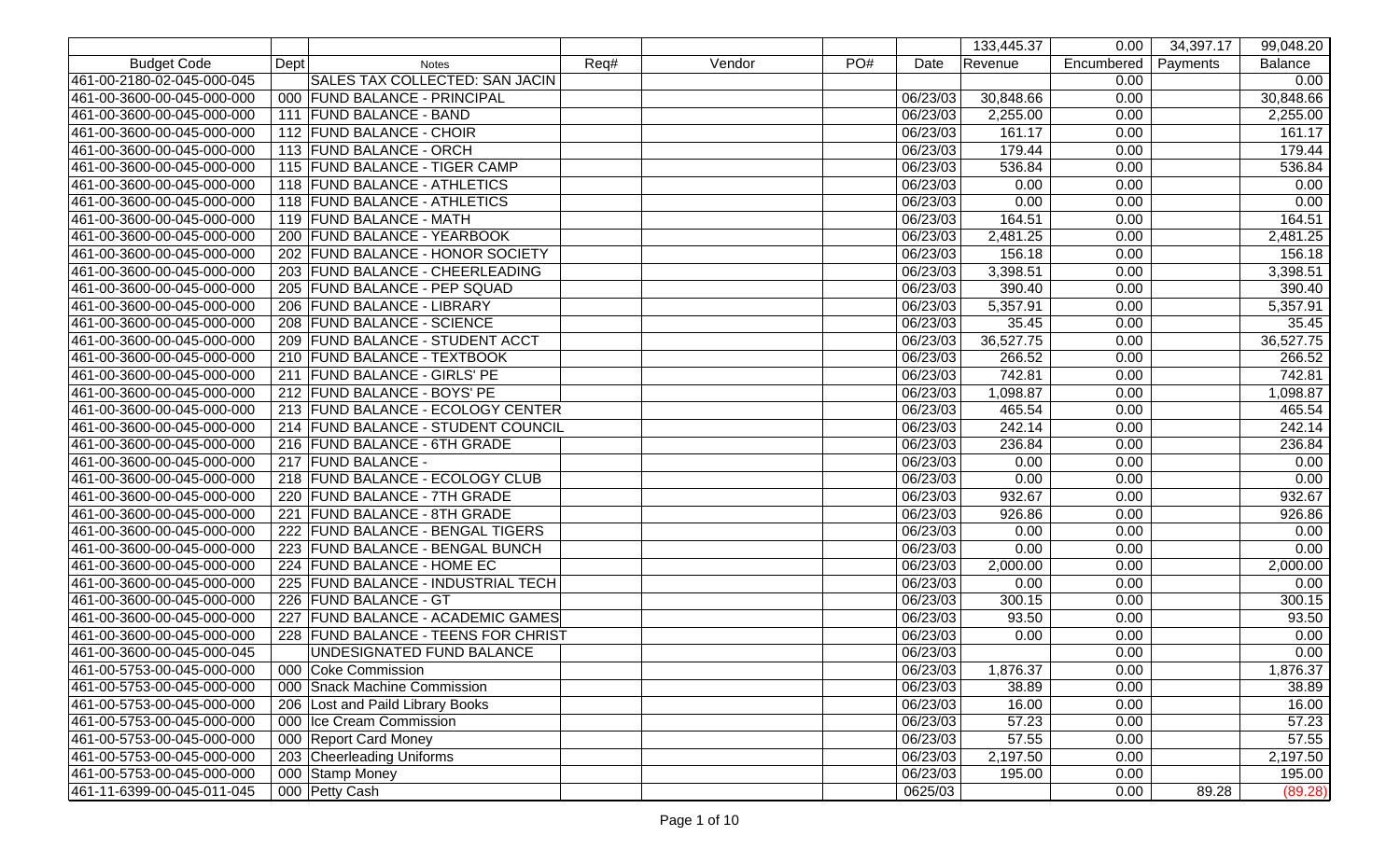|                            |      |                                    |            |        |     |          | 133,445.37 | 0.00       | 34,397.17 | 99,048.20      |
|----------------------------|------|------------------------------------|------------|--------|-----|----------|------------|------------|-----------|----------------|
| <b>Budget Code</b>         | Dept | <b>Notes</b>                       | Req#       | Vendor | PO# | Date     | Revenue    | Encumbered | Payments  | <b>Balance</b> |
| 461-11-6499-00-045-011-045 |      | 000 Petty Cash                     |            |        |     | 0625/03  |            | 0.00       | 152.17    | (152.17)       |
| 461-11-6399-00-045-011-045 |      | 000 Petty Cash                     |            |        |     | 0625/03  |            | 0.00       | 154.05    | (154.05)       |
| 461-11-6399-00-045-011-045 |      | 000 Petty Cash                     |            |        |     | 0625/03  |            | 0.00       | 0.20      | (0.20)         |
| 461-00-5753-00-045-000-000 |      | 206 Library Lost and Paid Books    |            |        |     | 09/02/03 | 5.50       | 0.00       |           | 5.50           |
| 461-00-5753-00-045-000-000 |      | 000 Lone Star Ice Cream Commission |            |        |     | 09/02/03 | 52.01      | 0.00       |           | 52.01          |
| 461-00-5753-00-045-000-000 |      | 000 JS Vending Commission          |            |        |     | 09/02/03 | 560.57     | 0.00       |           | 560.57         |
| 461-00-5753-00-045-000-000 |      | 000 Coke Commission                |            |        |     | 09/02/03 | 2,411.42   | 0.00       |           | 2,411.42       |
| 461-00-5753-00-045-000-000 |      | 000 Nasco Refund                   |            |        |     | 09/02/03 | 19.89      | 0.00       |           | 19.89          |
| 461-00-5753-00-045-000-000 |      | 206 Library Lost and Paid Books    |            |        |     | 09/02/03 | 16.95      | 0.00       |           | 16.95          |
| 461-00-5753-00-045-000-000 |      | 206 Library Lost and Paid Books    |            |        |     | 09/02/03 | 8.85       | 0.00       |           | 8.85           |
| 461-00-5753-00-045-000-000 |      | 220   LA Novels - Teachers         |            |        |     | 09/02/03 | 7.98       | 0.00       |           | 7.98           |
| 461-00-5753-00-045-000-000 |      | 000 Lone Star Ice Cream Commission |            |        |     | 09/02/03 | 3.89       | 0.00       |           | 3.89           |
| 461-11-6399-00-045-011-045 |      | 000 Petty Cash                     |            |        |     | 09/02/03 |            | 0.00       | 125.00    | (125.00)       |
| 461-11-6499-00-045-011-045 |      | 000 Petty Cash                     |            |        |     | 09/02/03 |            | 0.00       | 73.26     | (73.26)        |
| 461-11-6499-00-045-011-045 |      | 000 Petty Cash                     |            |        |     | 09/02/03 |            | 0.00       | 113.04    | (113.04)       |
| 461-11-6399-00-045-011-045 |      | 000 Petty Cash                     |            |        |     | 09/02/03 |            | 0.00       | 40.00     | (40.00)        |
| 461-11-6499-00-045-011-045 |      | 000 Petty Cash                     |            |        |     | 09/02/03 |            | 0.00       | 73.80     | (73.80)        |
| 461-11-6499-00-045-011-045 |      | 000 Petty Cash                     |            |        |     | 09/02/03 |            | 0.00       | 60.41     | (60.41)        |
| 461-11-6499-00-045-011-045 |      | 000 Petty Cash                     |            |        |     | 09/02/03 |            | 0.00       | 215.14    | (215.14)       |
| 461-11-6399-00-045-011-045 |      | 000 Petty Cash                     |            |        |     | 09/02/03 |            | 0.00       | 160.00    | (160.00)       |
| 461-11-6399-00-045-011-045 |      | 000 Petty Cash                     |            |        |     | 09/02/03 |            | 0.00       | 84.88     | (84.88)        |
| 461-11-6499-00-045-011-045 |      | 000 Petty Cash                     |            |        |     | 09/02/03 |            | 0.00       | 377.40    | (377.40)       |
| 461-11-6399-00-045-011-045 |      | 000 Petty Cash                     |            |        |     | 09/02/03 |            | 0.00       | 35.56     | (35.56)        |
| 461-11-6499-00-045-011-045 |      | 000 Petty Cash                     |            |        |     | 09/02/03 |            | 0.00       | 50.00     | (50.00)        |
| 461-11-6499-00-045-011-045 |      | 210 Petty Cash                     |            |        |     | 09/02/03 |            | 0.00       | 21.65     | (21.65)        |
| 461-11-6399-00-045-011-045 |      | 200 Petty Cash                     |            |        |     | 09/02/03 |            | 0.00       | 69.95     | (69.95)        |
| 461-11-6399-00-045-011-045 |      | 200 Petty Cash                     |            |        |     | 09/02/03 |            | 0.00       | 105.03    | (105.03)       |
| 461-11-6399-00-045-011-045 |      | 200 Petty Cash                     |            |        |     | 09/02/03 |            | 0.00       | 17.06     | (17.06)        |
| 461-11-6494-00-045-011-045 |      | 000 EOM Adjustment for buses       |            |        |     | 09/02/03 |            | 0.00       | 165.00    | (165.00)       |
| 461-11-6494-00-045-011-045 |      | 000 EOM Adjustment for buses       |            |        |     | 09/02/03 |            | 0.00       | 40.00     | (40.00)        |
| 461-11-6399-00-045-011-045 |      | 226 Teamstore.com - GT             | 045-4-007  |        |     | 09/11/03 |            | 0.00       | 878.00    | (878.00)       |
| 461-11-6399-00-045-011-045 |      | 000 RS Graphics - Post - Void      | 045-4-0012 |        |     | 09/12/03 |            | 0.00       | 0.00      | 0.00           |
| 461-00-5753-01-045-000-000 |      | 112 Choir Shirts                   |            |        |     | 09/15/03 | 277.02     | 0.00       |           | 277.02         |
| 461-00-5753-00-045-000-000 |      | 000 Grandparents Day               |            |        |     | 09/15/03 | 500.00     | 0.00       |           | 500.00         |
| 461-00-5753-01-045-000-000 |      | 112 Choir Shirts                   |            |        |     | 09/15/03 | 564.64     | 0.00       |           | 564.64         |
| 461-00-5753-01-045-000-000 |      | 112 Choir Shirts                   |            |        |     | 09/15/03 | 541.09     | 0.00       |           | 541.09         |
| 461-00-5753-00-045-000-000 |      | 000 Snack Machine Commission       |            |        |     | 09/15/03 | 8.25       | 0.00       |           | 8.25           |
| 461-00-5753-01-045-000-000 |      | 112 Choir Shirts                   |            |        |     | 09/15/03 | 265.92     | 0.00       |           | 265.92         |
| 461-00-5753-01-045-000-000 |      | 112 Choir Shirts                   |            |        |     | 09/15/03 | 295.52     | 0.00       |           | 295.52         |
| 461-11-6399-00-045-011-045 |      | 000 PC - Crime Watch Reward        | 045-4-0013 |        |     | 09/17/03 |            | 0.00       | 50.00     | (50.00)        |
| 461-11-6399-00-045-011-045 |      | 000 PC - Crime Watch Reward        | 045-4-0013 |        |     | 09/17/03 |            | 0.00       | 120.76    | (120.76)       |
| 461-11-6399-00-045-011-045 |      | 212 PC - Athletic Shirts           | 045-4-0013 |        |     | 09/17/03 |            | 0.00       | 353.70    | (353.70)       |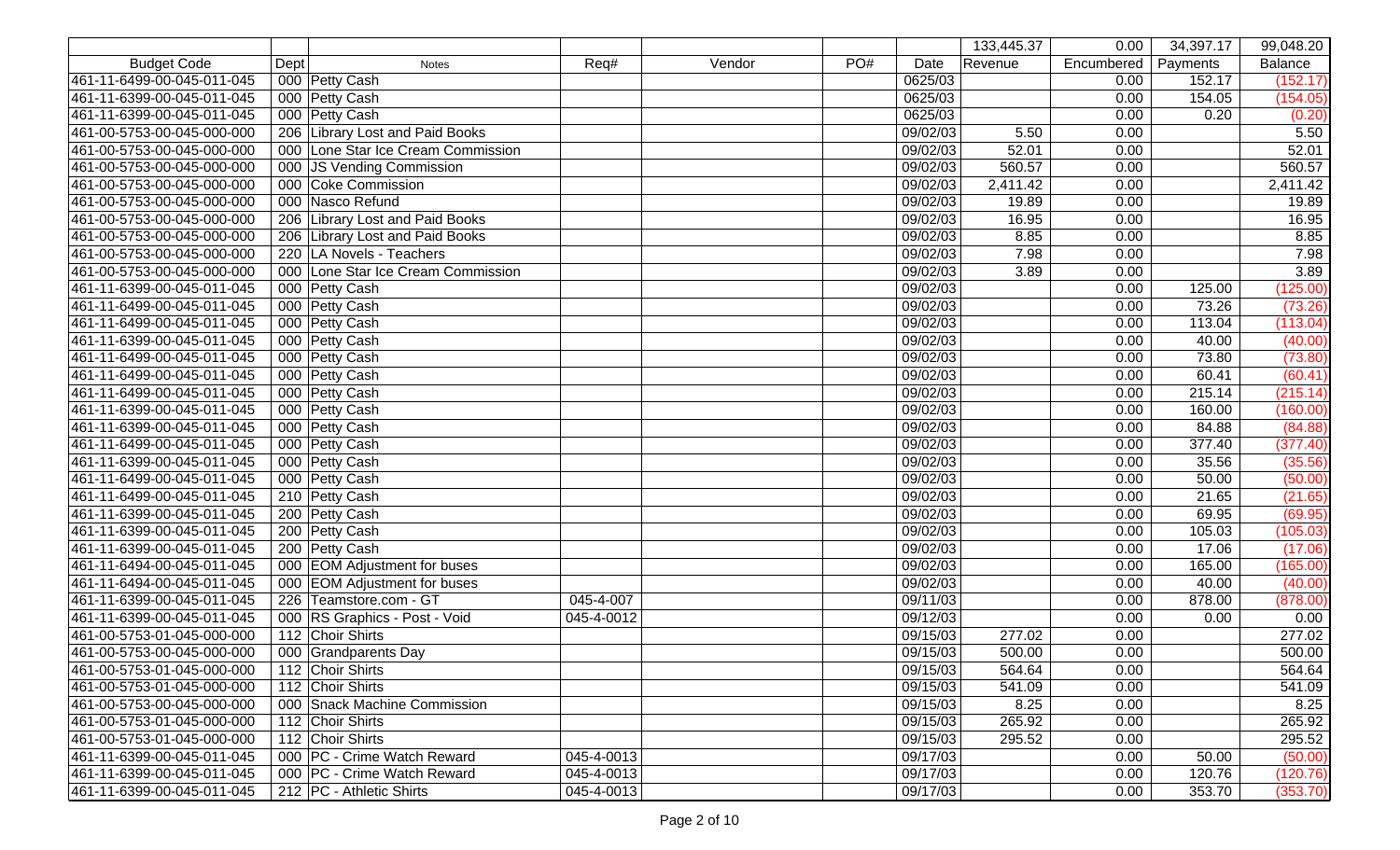|                            |      |                                         |            |                                  |     |          | 133,445.37 | 0.00       | 34,397.17 | 99,048.20      |
|----------------------------|------|-----------------------------------------|------------|----------------------------------|-----|----------|------------|------------|-----------|----------------|
| <b>Budget Code</b>         | Dept | <b>Notes</b>                            | Req#       | Vendor                           | PO# | Date     | Revenue    | Encumbered | Payments  | <b>Balance</b> |
| 461-11-6499-00-045-011-045 |      | 000 PC - Grandparents Day               | 045-4-0013 |                                  |     | 09/17/03 |            | 0.00       | 23.91     | (23.91)        |
| 461-11-6499-00-045-011-045 |      | 000 PC - Grandparents Day               | 045-4-0013 |                                  |     | 09/17/03 |            | 0.00       | 49.50     | (49.50)        |
| 461-11-6399-00-045-011-045 |      | 000 PC - Grandparents Day               | 045-4-0013 |                                  |     | 09/17/03 |            | 0.00       | 173.29    | (173.29)       |
| 461-11-6399-00-045-011-045 |      | 000 PC - Patriot's Day                  | 045-4-0013 |                                  |     | 09/17/03 |            | 0.00       | 169.10    | (169.10)       |
| 461-11-6399-00-045-011-045 |      | 224 PC - Home Ec. Pillows               | 045-4-0013 |                                  |     | 09/17/03 |            | 0.00       | 319.00    | (319.00)       |
| 461-12-6329-00-045-011-045 |      | 206   PC - Library Houston Chronicle    | 045-4-0013 |                                  |     | 09/17/03 |            | 0.00       | 32.27     | (32.27)        |
| 461-11-6399-00-045-011-045 |      | 200   PC - Yearbook Supplies            | 045-4-0013 |                                  |     | 09/17/03 |            | 0.00       | 44.15     | (44.15)        |
| 461-11-6499-00-045-011-045 |      | 228 PC - Teens for Christ               | 045-4-0013 |                                  |     | 09/17/03 |            | 0.00       | 19.00     | (19.00)        |
| 461-11-6399-00-045-011-045 |      | 200   PC - Yearbook Supplies            | 045-4-0013 |                                  |     | 09/17/03 |            | 0.00       | 314.75    | (314.75)       |
| 461-12-6499-00-045-011-045 |      | 206 PC - Library Luncheon               | 045-4-0013 |                                  |     | 09/17/03 |            | 0.00       | 31.79     | (31.79)        |
| 461-12-6399-00-045-011-045 |      | 206   PC - Library Luncheon             | 045-4-0013 |                                  |     | 09/17/03 |            | 0.00       | 13.86     | (13.86)        |
| 461-11-6399-00-045-011-045 |      | 112 Casa Ole - Choir Shirts             | 045-4-0014 |                                  |     | 09/18/03 |            | 0.00       | 2,300.00  | (2,300.00)     |
| 461-13-6112-00-045-011-045 |      | 200 Sub for 9/18 - Frazee               |            |                                  |     | 09/22/03 |            | 0.00       | 60.00     | (60.00)        |
| 461-36-6118-00-045-011-045 |      | 118 Hernandez, Wilson, Smith, Alexander |            |                                  |     | 09/11/03 |            | 0.00       | 80.00     | (80.00)        |
| 461-11-6399-00-045-011-045 |      | 226 Warehouse #0020                     |            |                                  |     | 09/25/03 |            | 0.00       | 4.40      | (4.40)         |
| 461-11-6325-00-045-011-045 |      | 226 Sadlier Oxford - Grant              |            |                                  |     | 09/26/03 |            | 0.00       | 288.00    | (288.00)       |
| 461-11-6329-00-045-011-045 |      | 226 Sadlier Oxford - Grant              |            |                                  |     | 09/26/03 |            | 0.00       | 456.48    | (456.48)       |
| 461-11-6399-00-045-011-045 |      | 113 Warehouse #0023                     |            |                                  |     | 09/26/03 |            | 0.00       | 95.78     | (95.78)        |
| 461-00-5753-00-045-000-000 |      | 220 Book Club - Herron                  |            |                                  |     | 09/29/03 | 117.55     | 0.00       |           | 117.55         |
| 461-00-5753-00-045-000-000 |      | 224 Pillows - Clare                     |            |                                  |     | 09/29/03 | 305.50     | 0.00       |           | 305.50         |
| 461-00-5753-00-045-000-000 |      | 000 Target Commission                   |            |                                  |     | 09/29/03 | 64.67      | 0.00       |           | 64.67          |
| 461-00-5753-00-045-000-000 |      | 118 Girls Volleyball                    |            |                                  |     | 09/29/03 | 169.00     | 0.00       |           | 169.00         |
| 461-00-5753-00-045-000-000 |      | 226 GT - Donation - Mr. Zarcaro         |            |                                  |     | 09/29/03 | 500.00     | 0.00       |           | 500.00         |
| 461-00-5753-00-045-000-000 |      | 226 GT - Donation - Instructional Grant |            |                                  |     | 09/29/03 | 744.48     | 0.00       |           | 744.48         |
| 461-00-5753-00-045-000-000 |      | 000 Ice Cream Commission                |            |                                  |     | 09/29/03 | 9.28       | 0.00       |           | 9.28           |
| 461-00-5753-00-045-000-000 |      | 208 Refund from Teacher Vedio           |            |                                  |     | 09/29/03 | 26.39      | 0.00       |           | 26.39          |
| 461-00-5753-00-045-000-000 |      | 228 Candy Money                         |            |                                  |     | 09/29/03 | 30.00      | 0.00       |           | 30.00          |
| 461-00-5753-00-045-000-000 |      | 111 Region Band Fee                     |            |                                  |     | 09/29/03 | 20.00      | 0.00       |           | 20.00          |
| 461-00-5753-01-045-000-000 |      | 112 Choir Shirts                        |            |                                  |     | 09/29/03 | 277.02     | 0.00       |           | 277.02         |
| 461-00-5753-00-045-000-000 |      | 228 Candy Money                         |            |                                  |     | 09/29/03 | 74.00      | 0.00       |           | 74.00          |
| 461-00-5753-00-045-000-000 |      | 227 Academic Team Shirt Embroidery      |            |                                  |     | 09/29/03 | 40.00      | 0.00       |           | 40.00          |
| 461-12-6399-00-045-011-045 |      | 206 Teacher Video Company               |            | 045-4-0025 Teacher Video Company |     | 10/01/03 |            | 0.00       | 282.73    | (282.73)       |
| 461-12-6399-00-045-011-045 | 206  |                                         |            | 045-4-0026 Library Video Company |     | 10/01/03 |            | 0.00       | 247.83    | (247.83)       |
| 461-11-6399-00-045-011-045 |      | 113 Aylecsco - Bonds                    |            | 045-4-0029 Aylecsco, Inc.        |     | 10/07/03 |            | 0.00       | 1,194.00  | (1, 194.00)    |
| 461-11-6399-00-045-011-045 |      | $000$ Sign                              | 045-4-0027 |                                  |     | 10/08/03 |            | 0.00       | 472.00    | (472.00)       |
| 461-11-6399-00-045-011-045 |      | 000 Crime Watchers                      | 045-4-0027 |                                  |     | 10/08/03 |            | 0.00       | 25.00     | (25.00)        |
| 461-11-6399-00-045-011-045 |      | 000 Crime Watchers                      | 045-4-0027 |                                  |     | 10/08/03 |            | 0.00       | 25.00     | (25.00)        |
| 461-11-6399-00-045-011-045 |      | 000 Pasadena Floral Center - Marler     | 045-4-0027 |                                  |     | 10/08/03 |            | 0.00       | 50.00     | (50.00)        |
| 461-11-6497-00-045-011-045 |      | 113 TMEA Region XIX Orch.               | 045-4-0027 |                                  |     | 10/08/03 |            | 0.00       | 49.00     | (49.00)        |
| 461-11-6399-00-045-011-045 |      | 000 Supplies AB Unit                    | 045-4-0027 |                                  |     | 10/08/03 |            | 0.00       | 5.00      | (5.00)         |
| 461-11-6499-00-045-011-045 |      | 213 Ecloogy Center Supplies             | 045-4-0027 |                                  |     | 10/08/03 |            | 0.00       | 24.98     | (24.98)        |
| 461-11-6399-00-045-011-045 |      | 213 Ecloogy Center Supplies             | 045-4-0027 |                                  |     | 10/08/03 |            | 0.00       | 52.48     | (52.48)        |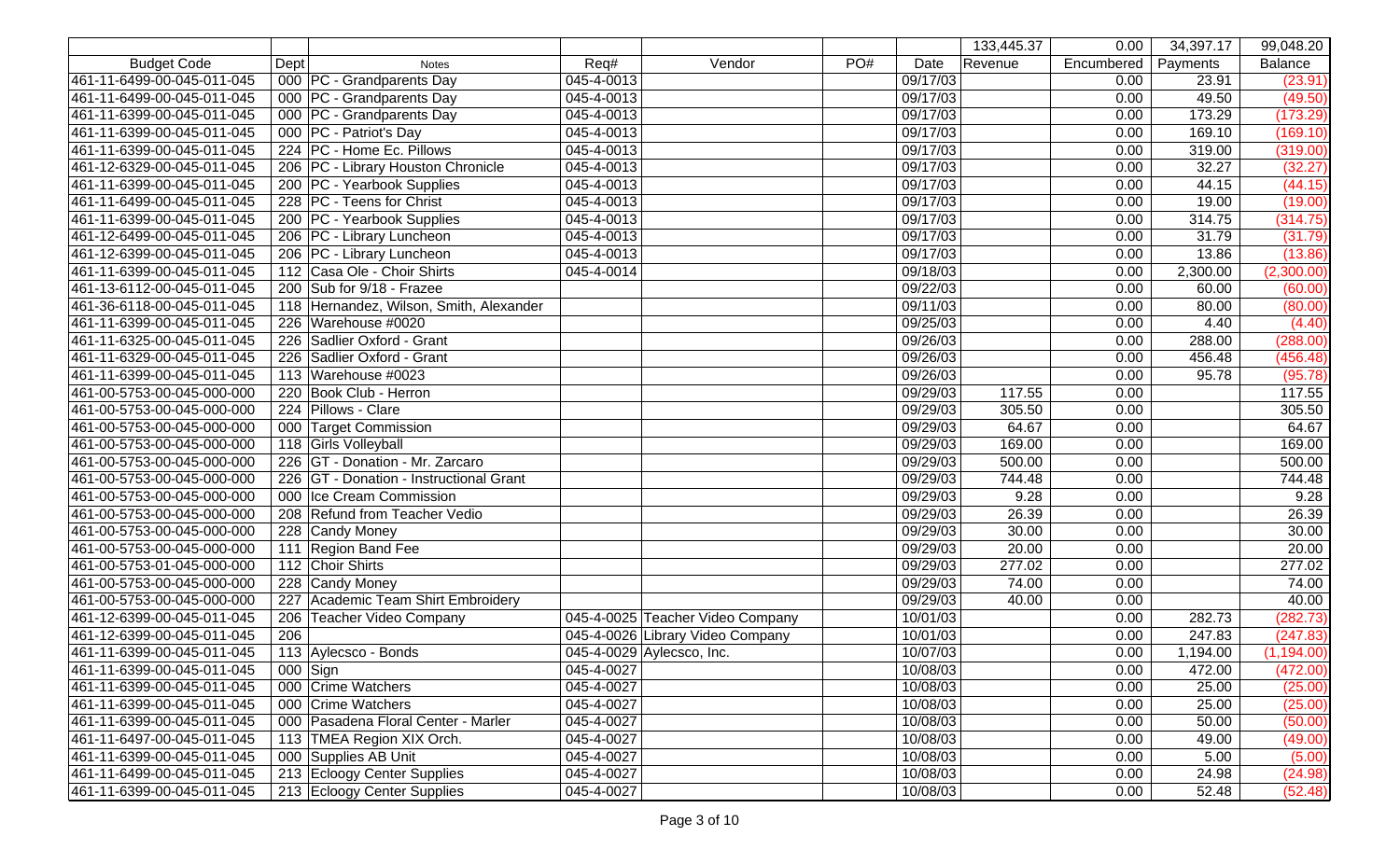|                            |                                                      |                                |                                           |             | 133,445.37 | 0.00       | 34,397.17 | $\overline{99,048.20}$ |
|----------------------------|------------------------------------------------------|--------------------------------|-------------------------------------------|-------------|------------|------------|-----------|------------------------|
| <b>Budget Code</b>         | Dept<br><b>Notes</b>                                 | Req#                           | Vendor                                    | PO#<br>Date | Revenue    | Encumbered | Payments  | <b>Balance</b>         |
| 461-11-6399-00-045-011-045 | 213 Ecloogy Center Supplies                          | 045-4-0027                     |                                           | 10/08/03    |            | 0.00       | 17.60     | (17.60)                |
| 461-11-6399-00-045-011-045 | 000 Positive Promotions - Red Ribbon Weel 045-4-0027 |                                |                                           | 10/08/03    |            | 0.00       | 130.74    | (130.74)               |
| 461-11-6399-00-045-011-045 | 000 Crime Watchers                                   | 045-4-0027                     |                                           | 10/08/03    |            | 0.00       | 15.00     | (15.00)                |
| 461-11-6399-00-045-011-045 | 000 Red Ribbon Resources                             | 045-4-0027                     |                                           | 10/08/03    |            | 0.00       | 180.60    | (180.60)               |
| 461-11-6399-00-045-011-045 | 203 School Spirit Supplies-Ribbons Cheer             | 045-4-0027                     |                                           | 10/08/03    |            | 0.00       | 302.00    | (302.00)               |
| 461-11-6399-00-045-011-045 | 211 Summit Sportswear - Girls PE                     | 045-4-0027                     |                                           | 10/08/03    |            | 0.00       | 40.85     | (40.85)                |
| 461-11-6497-00-045-011-045 | 112 Region Choir Fees                                | 045-4-0027                     |                                           | 10/08/03    |            | 0.00       | 161.00    | (161.00)               |
| 461-11-6399-00-045-011-045 | 200 Baldwin - Yearbook                               | 045-4-0027                     |                                           | 10/08/03    |            | 0.00       | 139.78    | (139.78)               |
| 461-11-6399-00-045-011-045 | 200 Baldwin - Yearbook                               | 045-4-0027                     |                                           | 10/08/03    |            | 0.00       | 78.62     | (78.62)                |
| 461-11-6499-00-045-011-045 | 000 Pizza Hut - AB Unit                              | 045-4-0027                     |                                           | 10/08/03    |            | 0.00       | 35.00     | (35.00)                |
| 461-11-6399-00-045-011-045 | 000 Cinemark Theater - AB Unit                       | 045-4-0027                     |                                           | 10/08/03    |            | 0.00       | 5.00      | (5.00)                 |
| 461-11-6497-00-045-011-045 | 111 Region Band Fee                                  | 045-4-0027                     |                                           | 10/08/03    |            | 0.00       | 20.00     | (20.00)                |
| 461-11-6399-00-045-011-045 | 000 Hollywood Cinemark-AB Unit                       | 045-4-0027                     |                                           | 10/08/03    |            | 0.00       | 10.00     | (10.00)                |
| 461-11-6499-00-045-011-045 | 000 Pizza Hut - AB Unit                              | 045-4-0027                     |                                           | 10/08/03    |            | 0.00       | 35.00     | (35.00)                |
| 461-11-6399-00-045-011-045 | 200 Baldwin - Yearbook                               | 045-4-0027                     |                                           | 10/08/03    |            | 0.00       | 108.32    | (108.32)               |
| 461-11-6497-00-045-011-045 | 112 Splashtown - Choir Deposit                       | 045-4-0027                     |                                           | 10/08/03    |            | 0.00       | 200.00    | (200.00)               |
| 461-11-6399-00-045-011-045 | 228 Teens for Christ                                 | 045-4-0027                     |                                           | 10/08/03    |            | 0.00       | 39.97     | (39.97)                |
| 461-12-6399-00-045-011-045 | 206 Mackin Library Video - Christopherson            | 045-4-0027                     |                                           | 10/08/03    |            | 0.00       | 68.69     | (68.69)                |
| 461-11-6399-00-045-011-045 | 000 Hobby Lobby - Patriot Day                        | 045-4-0027                     |                                           | 10/08/03    |            | 0.00       | 6.10      | (6.10)                 |
| 461-11-6399-00-045-011-045 | 000 Hobby Lobby - Patriot Day                        | 045-4-0027                     |                                           | 10/08/03    |            | 0.00       | 3.59      | (3.59)                 |
| 461-11-6399-00-045-011-045 | 227 Ayclosco - Acdamecy Games Embrodi                | 045-4-0027                     |                                           | 10/08/03    |            | 0.00       | 40.00     | (40.00)                |
| 461-00-5753-00-045-000-000 | 206   PTA - Accelerated Reader Donation              |                                |                                           | 10/09/03    | 500.00     | 0.00       |           | 500.00                 |
| 461-00-5753-00-045-000-000 | 113 Region Orchestra Fees                            |                                |                                           | 10/09/03    | 49.00      | 0.00       |           | 49.00                  |
| 461-00-5753-01-045-000-000 | 112 Choir Shirts                                     |                                |                                           | 10/09/03    | 190.22     | 0.00       |           | 190.22                 |
| 461-00-5753-00-045-000-000 | 228 Teens for Christ                                 |                                |                                           | 10/09/03    | 45.00      | 0.00       |           | 45.00                  |
| 461-00-5753-00-045-000-000 | 000 Donation for Ms. Day's Sign - Cardner            |                                |                                           | 10/09/03    | 300.00     | 0.00       |           | 300.00                 |
| 461-00-5753-01-045-000-000 | 113 Orchestra Shirts                                 |                                |                                           | 10/09/03    | 1,177.85   | 0.00       |           | 1,177.85               |
| 461-00-5753-00-045-000-000 | 112 Choir - Casa Ole                                 |                                |                                           | 10/09/03    | 355.00     | 0.00       |           | 355.00                 |
| 461-00-5753-00-045-000-000 | 000 Picture Commission                               |                                |                                           | 10/09/03    | 319.00     | 0.00       |           | 319.00                 |
| 461-11-6399-00-045-011-045 | 000 Cobra Electronics - Batteries, Charger           |                                | 045-4-0031 Cobra Electronics Corportation | 10/10/03    |            | 0.00       | 163.50    | (163.50)               |
| 461-12-6399-00-045-011-045 | 206 Texas Connection                                 | 045-4-0032 Texas Connection    |                                           | 10/10/03    |            | 0.00       | 178.75    | (178.75)               |
| 461-11-6499-00-045-011-045 | 226 Food Services                                    |                                | 045-4-0033 Food Services - Letty Martine  | 10/10/03    |            | 0.00       | 12.00     | (12.00)                |
| 461-12-6399-00-045-011-045 | 206   Upstart - Library                              | 045-4-0034 Upstart             |                                           | 10/10/03    |            | 0.00       | 93.38     | (93.38)                |
| 461-12-6399-00-045-011-045 | 206 Library Vedio - Brabston                         |                                | 045-4-0035 Library Video Company          | 10/10/03    |            | 0.00       | 374.83    | (374.83)               |
| 461-12-6399-00-045-011-045 | 206   US Toys - Brabston                             | 045-4-0036 US Toys             |                                           | 10/10/03    |            | 0.00       | 118.69    | (118.69)               |
| 461-12-6399-00-045-011-045 | 206 Oriental Trading - Brabston                      | 045-4-0037 Oriental Trading Co |                                           | 10/10/03    |            | 0.00       | 205.60    | (205.60)               |
| 461-36-6118-00-045-011-045 | 118 Volleyball - Smith, Alexander                    |                                |                                           | 09/25/03    |            | 0.00       | 40.00     | (40.00)                |
| 461-36-6118-00-045-011-045 | 118 Bvolleyball - Hernandez, Wilson                  |                                |                                           | 09/25/03    |            | 0.00       | 40.00     | (40.00)                |
| 461-11-6329-00-045-011-045 | 220 Scholastic - Herron                              | 045-4-0035                     |                                           | 10/17/03    |            | 0.00       | 58.70     | (58.70)                |
| 461-11-6329-00-045-011-045 | 220 Scholastic - Herron                              | 045-4-0035                     |                                           | 10/17/03    |            | 0.00       | 36.50     | (36.50)                |
| 461-11-6329-00-045-011-045 | 220 Trollcarnival - Herron                           | 045-4-0035                     |                                           | 10/17/03    |            | 0.00       | 6.40      | (6.40)                 |
| 461-11-6329-00-045-011-045 | 220 Trumpet - Herron                                 | 045-4-0035                     |                                           | 10/17/03    |            | 0.00       | 0.95      | (0.95)                 |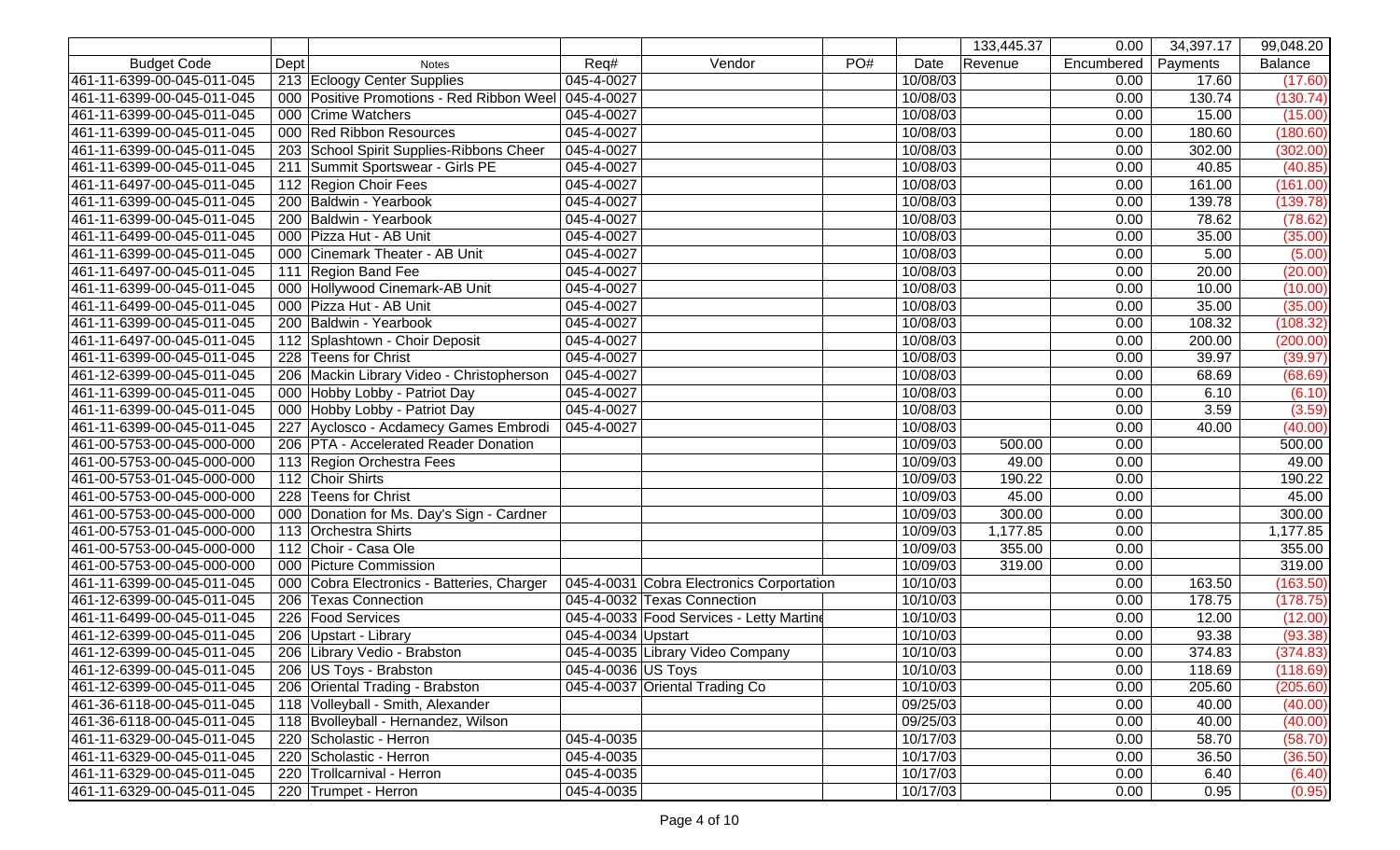|                            |      |                                      |                       |        |     |          | 133,445.37 | 0.00       | 34,397.17 | 99,048.20      |
|----------------------------|------|--------------------------------------|-----------------------|--------|-----|----------|------------|------------|-----------|----------------|
| <b>Budget Code</b>         | Dept | <b>Notes</b>                         | Req#                  | Vendor | PO# | Date     | Revenue    | Encumbered | Payments  | <b>Balance</b> |
| 461-11-6329-00-045-011-045 |      | 220 Trumpet - Herron                 | 045-4-0035            |        |     | 10/17/03 |            | 0.00       | 15.90     | (15.90)        |
| 461-12-6329-00-045-011-045 |      | 206 World Almanac Education          | 045-4-0035            |        |     | 10/17/03 |            | 0.00       | 41.24     | (41.24)        |
| 461-12-6399-00-045-011-045 |      | 206 Balloons and Novelty             | 045-4-0035            |        |     | 10/17/03 |            | 0.00       | 37.05     | (37.05)        |
| 461-11-6399-00-045-011-045 |      | 214 Lisa Reyes - Parent for Martin   | 045-4-0035            |        |     | 10/17/03 |            | 0.00       | 30.00     | (30.00)        |
| 461-11-6499-00-045-011-045 |      | 111 Cici Pizza - Morales             | 045-4-0035            |        |     | 10/17/03 |            | 0.00       | 139.44    | (139.44)       |
| 461-11-6399-00-045-011-045 |      | 214 Oriental Trading - Martin        | 045-4-0035            |        |     | 10/17/03 |            | 0.00       | 56.50     | (56.50)        |
| 461-11-6399-00-045-011-045 |      | 000 ActiviTees - Faculty Shirts      | 045-4-0040 ActiviTees |        |     | 10/21/03 |            | 0.00       | 1,982.75  | (1,982.75)     |
| 461-11-6399-00-045-011-045 |      | 203 Varsity - Pierce                 | 045-4-0006            |        |     | 09/08/03 |            | 0.00       | 2,834.40  | (2,834.40)     |
| 461-00-5753-00-045-000-000 |      | 112 Casa Ole - Choir                 |                       |        |     | 10/28/03 | 820.00     | 0.00       |           | 820.00         |
| 461-00-5753-00-045-000-000 |      | 000 Snack Machine Commission         |                       |        |     | 10/28/03 | 275.75     | 0.00       |           | 275.75         |
| 461-00-5753-00-045-000-000 |      | 000 Faculty Shirts                   |                       |        |     | 10/28/03 | 23.00      | 0.00       |           | 23.00          |
| 461-00-5753-00-045-000-000 |      | 214 Student Council Fees             |                       |        |     | 10/28/03 | 189.00     | 0.00       |           | 189.00         |
| 461-00-5753-00-045-000-000 |      | 220 Book Club - Herron               |                       |        |     | 10/28/03 | 66.15      | 0.00       |           | 66.15          |
| 461-00-5753-00-045-000-000 |      | 112 Casa Ole - Choir                 |                       |        |     | 10/28/03 | 335.00     | 0.00       |           | 335.00         |
| 461-00-5753-00-045-000-000 |      | 112 Region Fees - Choir              |                       |        |     | 10/28/03 | 126.00     | 0.00       |           | 126.00         |
| 461-00-5753-00-045-000-000 |      | 118 Girls Volleyball                 |                       |        |     | 10/28/03 | 100.00     | 0.00       |           | 100.00         |
| 461-00-5753-00-045-000-000 |      | 226 Spirit Day                       |                       |        |     | 10/28/03 | 301.01     | 0.00       |           | 301.01         |
| 461-00-5753-00-045-000-000 |      | 112 Casa Ole - Choir                 |                       |        |     | 10/28/03 | 985.00     | 0.00       |           | 985.00         |
| 461-00-5753-00-045-000-000 |      | 228 Teens for Christ                 |                       |        |     | 10/28/03 | 50.00      | 0.00       |           | 50.00          |
| 461-00-5753-00-045-000-000 |      | 000 Coke Commission                  |                       |        |     | 10/28/03 | 1,514.54   | 0.00       |           | 1,514.54       |
| 461-00-5753-00-045-000-000 |      | 000 Oriental Trading                 |                       |        |     | 10/28/03 | 4.42       | 0.00       |           | 4.42           |
| 461-00-5753-00-045-000-000 |      | 000 Faculty Shirts                   |                       |        |     | 10/28/03 | 23.00      | 0.00       |           | 23.00          |
| 461-00-5753-00-045-000-000 |      | 000 Ice Cream Commission             |                       |        |     | 10/28/03 | 25.22      | 0.00       |           | 25.22          |
| 461-00-5753-00-045-000-000 |      | 000 Oriental Trading                 |                       |        |     | 10/28/03 | 1.02       | 0.00       |           | 1.02           |
| 461-00-5753-00-045-000-000 |      | 200 Yearbooks                        |                       |        |     | 10/28/03 | 928.00     | 0.00       |           | 928.00         |
| 461-00-5753-00-045-000-000 |      | 200 Yearbooks                        |                       |        |     | 10/28/03 | 896.00     | 0.00       |           | 896.00         |
| 461-00-5753-00-045-000-000 |      | 200 Yearbooks                        |                       |        |     | 10/28/03 | 868.00     | 0.00       |           | 868.00         |
| 461-00-5753-00-045-000-000 |      | 200 Yearbooks                        |                       |        |     | 10/28/03 | 916.00     | 0.00       |           | 916.00         |
| 461-00-5753-00-045-000-000 |      | 200 Yearbooks                        |                       |        |     | 10/28/03 | 79.00      | 0.00       |           | 79.00          |
| 461-11-6399-00-045-011-045 |      | 113 Warehouse #0037                  |                       |        |     | 10/30/03 |            | 0.00       | 48.36     | (48.36)        |
| 461-36-6118-00-045-011-045 |      | 118 Volleyball - Hernandez, Macneish |                       |        |     | 10/30/03 |            | 0.00       | 40.00     | (40.00)        |
| 461-36-6118-00-045-011-045 |      | 118 Volleyball - Smith, Woods        |                       |        |     | 10/30/03 |            | 0.00       | 40.00     | (40.00)        |
| 461-12-6329-00-045-011-045 |      | 206 Pasadena Citizen - Brabston      |                       |        |     | 11/03/03 |            | 0.00       | 35.70     | (35.70)        |
| 461-11-6399-00-045-011-045 |      | 000 Office Depot - Mitchell          |                       |        |     | 11/03/03 |            | 0.00       | 40.15     | (40.15)        |
| 461-11-6499-00-045-011-045 |      | 000 Target - Mitchell                |                       |        |     | 11/03/03 |            | 0.00       | 47.84     | (47.84)        |
| 461-11-6399-00-045-011-045 |      | 000 Target - Mitchell                |                       |        |     | 11/03/03 |            | 0.00       | 19.98     | (19.98)        |
| 461-11-6399-00-045-011-045 |      | 228 Target-Farris                    |                       |        |     | 11/03/03 |            | 0.00       | 40.97     | (40.97)        |
| 461-11-6399-00-045-011-045 |      | 000 National Honor Society           |                       |        |     | 11/03/03 |            | 0.00       | 247.20    | (247.20)       |
| 461-11-6399-00-045-011-045 |      | 000 Hollywood Cinemark-AB Unit       |                       |        |     | 11/03/03 |            | 0.00       | 10.00     | (10.00)        |
| 461-11-6499-00-045-011-045 |      | 000 Pizza Hut - AB Unit              |                       |        |     | 11/03/03 |            | 0.00       | 21.00     | (21.00)        |
| 461-11-6399-00-045-011-045 |      | 226 GT - Spirit Day Jersey - Zarcaro |                       |        |     | 11/03/03 |            | 0.00       | 21.93     | (21.93)        |
| 461-11-6399-00-045-011-045 |      | 226 GT - Spirit Day Jersey - Zarcaro |                       |        |     | 11/03/03 |            | 0.00       | 20.90     | (20.90)        |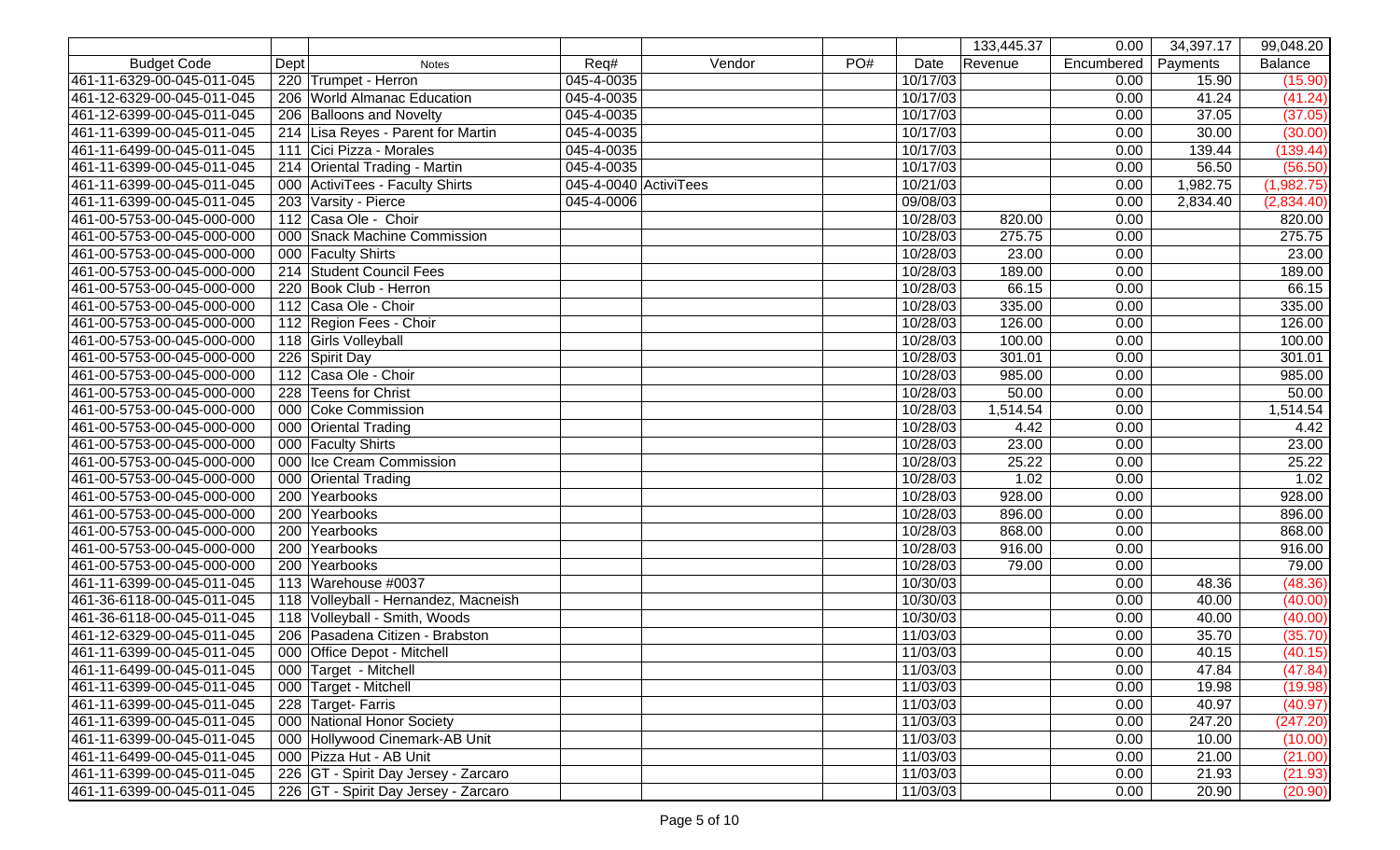|                            |      |                                             |      |                                         |        |     |          | 133,445.37 | 0.00       | 34,397.17 | 99,048.20   |
|----------------------------|------|---------------------------------------------|------|-----------------------------------------|--------|-----|----------|------------|------------|-----------|-------------|
| <b>Budget Code</b>         | Dept | <b>Notes</b>                                | Req# |                                         | Vendor | PO# | Date     | Revenue    | Encumbered | Payments  | Balance     |
| 461-11-6399-00-045-011-045 |      | 226 GT - Spirit Day Jersey - Zarcaro        |      |                                         |        |     | 11/03/03 |            | 0.00       | 14.94     | (14.94)     |
| 461-11-6399-00-045-011-045 |      | 226 GT - Spirit Day Jersey - Zarcaro        |      |                                         |        |     | 11/03/03 |            | 0.00       | 22.99     | (22.99)     |
| 461-11-6399-00-045-011-045 |      | 226 GT - Spirit Day Jersey - Zarcaro        |      |                                         |        |     | 11/03/03 |            | 0.00       | 19.50     | (19.50)     |
| 461-11-6399-00-045-011-045 |      | 226 GT - Spirit Day Jersey - Zarcaro        |      |                                         |        |     | 11/03/03 |            | 0.00       | 18.49     | (18.49)     |
| 461-11-6399-00-045-011-045 |      | 226 GT - Spirit Day Jersey - Zarcaro        |      |                                         |        |     | 11/03/03 |            | 0.00       | 18.90     | (18.90)     |
| 461-11-6399-00-045-011-045 |      | 226 GT - Spirit Day Jersey - Zarcaro        |      |                                         |        |     | 11/03/03 |            | 0.00       | 20.94     | (20.94)     |
| 461-11-6399-00-045-011-045 |      | 226 GT - Spirit Day Jersey - Zarcaro        |      |                                         |        |     | 11/03/03 |            | 0.00       | 18.45     | (18.45)     |
| 461-11-6399-00-045-011-045 |      | 226 GT - Spirit Day Jersey - Zarcaro        |      |                                         |        |     | 11/03/03 |            | 0.00       | 3.98      | (3.98)      |
| 461-11-6399-00-045-011-045 |      | 226 GT - Spirit Day Jersey - Zarcaro        |      |                                         |        |     | 11/03/03 |            | 0.00       | 4.30      | (4.30)      |
| 461-11-6399-00-045-011-045 |      | 226 GT - Spirit Day Jersey - Zarcaro        |      |                                         |        |     | 11/03/03 |            | 0.00       | 9.99      | (9.99)      |
| 461-11-6329-00-045-011-045 |      | 220 Book Club - Herron                      |      |                                         |        |     | 11/03/03 |            | 0.00       | 2.95      | (2.95)      |
| 461-11-6329-00-045-011-045 |      | 220 Book Club - Herron                      |      |                                         |        |     | 11/03/03 |            | 0.00       | 12.35     | (12.35)     |
| 461-11-6499-00-045-011-045 |      | 000 Kroger - Been                           |      |                                         |        |     | 11/03/03 |            | 0.00       | 1.98      | (1.98)      |
| 461-11-6399-00-045-011-045 |      | 000 Kroger - Been                           |      |                                         |        |     | 11/03/03 |            | 0.00       | 11.00     | (11.00)     |
| 461-11-6499-00-045-011-045 |      | 000 Shirleys Donuts                         |      |                                         |        |     | 11/03/03 |            | 0.00       | 28.50     | (28.50)     |
| 461-11-6499-00-045-011-045 |      | 000 Target - Been                           |      |                                         |        |     | 11/03/03 |            | 0.00       | 11.47     | (11.47)     |
| 461-11-6399-00-045-011-045 |      | 000 Target - Been                           |      |                                         |        |     | 11/03/03 |            | 0.00       | 37.88     | (37.88)     |
| 461-11-6499-00-045-011-045 |      | 000 Kroger - Been                           |      |                                         |        |     | 11/03/03 |            | 0.00       | 15.97     | (15.97)     |
| 461-11-6399-00-045-011-045 |      | 200 Walgreens - Baldwin                     |      |                                         |        |     | 11/03/03 |            | 0.00       | 45.13     | (45.13)     |
| 461-11-6399-00-045-011-045 |      | 200 Walgreens - Baldwin                     |      |                                         |        |     | 11/03/03 |            | 0.00       | 108.60    | (108.60)    |
| 461-11-6329-00-045-011-045 |      | 220 Book Club - Herron                      |      |                                         |        |     | 11/03/03 |            | 0.00       | 16.85     | (16.85)     |
| 461-11-6329-00-045-011-045 |      | 220 Book Club - Herron                      |      |                                         |        |     | 11/03/03 |            | 0.00       | 15.80     | (15.80)     |
| 461-11-6329-00-045-011-045 |      | 220 Book Club - Herron                      |      |                                         |        |     | 11/03/03 |            | 0.00       | 5.45      | (5.45)      |
| 461-11-6399-00-045-011-045 |      | 000 Office Depot - Post                     |      |                                         |        |     | 11/03/03 |            | 0.00       | 35.98     | (35.98)     |
| 461-11-6399-00-045-011-045 |      | 000 R & S Graphics - Post                   |      |                                         |        |     | 11/03/03 |            | 0.00       | 15.00     | (15.00)     |
| 461-11-6399-00-045-011-045 |      | 000 Kroger - Hoke                           |      |                                         |        |     | 11/03/03 |            | 0.00       | 0.89      | (0.89)      |
| 461-11-6499-00-045-011-045 |      | 000 Kroger - Hoke                           |      |                                         |        |     | 11/03/03 |            | 0.00       | 14.57     | (14.57)     |
| 461-11-6399-00-045-011-045 |      | 000 Hollywood Cinemark-AB Unit              |      |                                         |        |     | 11/03/03 |            | 0.00       | 5.00      | (5.00)      |
| 461-11-6399-00-045-011-045 |      | 000 Hobby Lobby - Been                      |      |                                         |        |     | 11/03/03 |            | 0.00       | 5.38      | (5.38)      |
| 461-11-6399-00-045-011-045 |      | 000 Hobby Lobby - Been                      |      |                                         |        |     | 11/03/03 |            | 0.00       | 21.56     | (21.56)     |
| 461-00-5753-00-045-000-000 |      | 200 Yearbooks                               |      |                                         |        |     | 11/05/03 | 1,115.00   | 0.00       |           | 1,115.00    |
| 461-00-5753-00-045-000-000 |      | 200 Yearbooks                               |      |                                         |        |     |          | 1,167.00   | 0.00       |           | 1,167.00    |
| 461-00-5753-00-045-000-000 |      | 200 Yearbooks                               |      |                                         |        |     |          | 1,678.00   | 0.00       |           | 1,678.00    |
| 461-00-5753-00-045-000-000 |      | 200 Yearbooks                               |      |                                         |        |     |          | 407.00     | 0.00       |           | 407.00      |
| 461-00-5753-00-045-000-000 |      | 118 Girls Volleyball                        |      |                                         |        |     |          | 48.00      | 0.00       |           | 48.00       |
| 461-00-5753-00-045-000-000 |      | 200 Yearbooks                               |      |                                         |        |     |          | 812.00     | 0.00       |           | 812.00      |
| 461-00-5753-00-045-000-000 |      | 226 Spirit Day                              |      |                                         |        |     |          | 85.61      | 0.00       |           | 85.61       |
| 461-11-6399-00-045-011-045 |      | 000 Food Services                           |      | 045-4-0045 Food Services/Letty Martinez |        |     | 11/05/03 |            | 0.00       | 23.00     | (23.00)     |
| 461-11-6399-00-045-011-045 |      | 112 Made to Order - Alexander               |      | 045-4-0047 Made To Order                |        |     | 11/06/03 |            | 0.00       | 2,298.90  | (2, 298.90) |
| 461-11-6399-00-045-011-045 |      | 000 Donation for 100 Club - Student Council |      |                                         |        |     | 11/13/03 |            | 0.00       | 140.00    | (140.00)    |
| 461-11-6399-00-045-011-045 |      | 000 ActiviTees - Faculty Shirts             |      |                                         |        |     | 11/13/03 |            | 0.00       | 377.00    | (377.00)    |
| 461-11-6399-00-045-011-045 |      | 113 Post - Supplies                         |      |                                         |        |     | 11/13/03 |            | 0.00       | 29.99     | (29.99)     |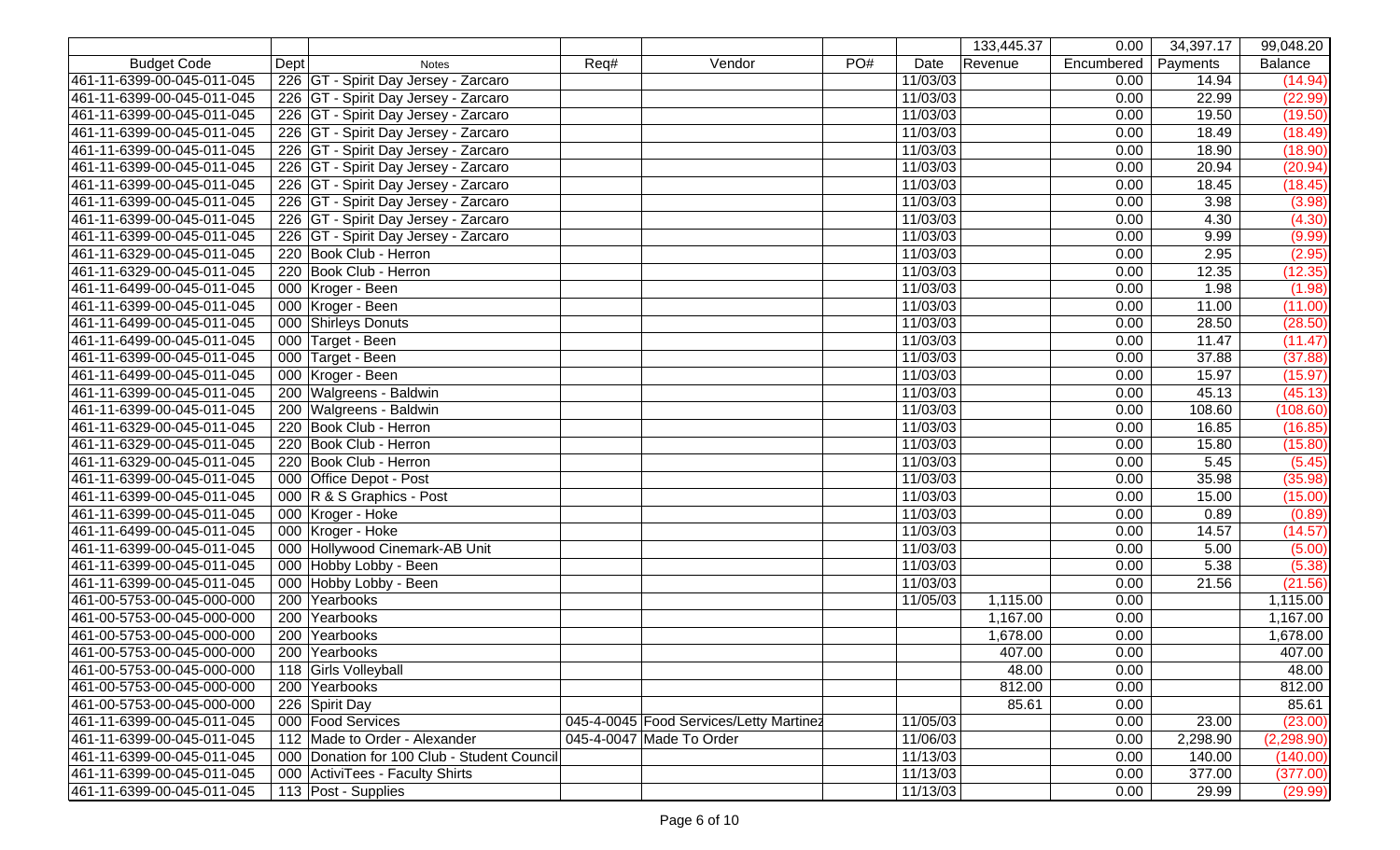|                            |      |                                      |      |                              |     |          | 133,445.37 | 0.00       | 34,397.17 | 99,048.20      |
|----------------------------|------|--------------------------------------|------|------------------------------|-----|----------|------------|------------|-----------|----------------|
| <b>Budget Code</b>         | Dept | <b>Notes</b>                         | Req# | Vendor                       | PO# | Date     | Revenue    | Encumbered | Payments  | <b>Balance</b> |
| 461-11-6399-00-045-011-045 |      | 228 Supplies - Teens for Christ      |      |                              |     | 11/13/03 |            | 0.00       | 27.98     | (27.98)        |
| 461-11-6497-00-045-011-045 |      | 217 6th Grade Field Trip             |      |                              |     | 11/13/03 |            | 0.00       | 355.50    | (355.50)       |
| 461-11-6497-00-045-011-045 |      | 217 6th Grade Field Trip             |      |                              |     | 11/13/03 |            | 0.00       | 355.50    | (355.50)       |
| 461-11-6499-00-045-011-045 |      | 000 Krispy Kreme - Post              |      |                              |     | 11/13/03 |            | 0.00       | 70.41     | (70.41)        |
| 461-00-5753-00-045-000-000 |      | 200 Yearbooks                        |      |                              |     | 11/14/03 | 25.00      | 0.00       |           | 25.00          |
| 461-00-5753-00-045-000-000 |      | 000 Staff Shirt                      |      |                              |     | 11/14/03 | 23.00      | 0.00       |           | 23.00          |
| 461-00-5753-00-045-000-000 |      | 000 Staff Shirt                      |      |                              |     | 11/14/03 | 23.00      | 0.00       |           | 23.00          |
| 461-00-5753-00-045-000-000 |      | 118 Girls Volleyball                 |      |                              |     | 11/14/03 | 62.00      | 0.00       |           | 62.00          |
| 461-00-5753-00-045-000-000 |      | 227 Shirt Embroidry                  |      |                              |     | 11/14/03 | 10.00      | 0.00       |           | 10.00          |
| 461-00-5753-00-045-000-000 |      | 214 Student Council Dues             |      |                              |     | 11/14/03 | 100.00     | 0.00       |           | 100.00         |
| 461-00-5753-00-045-000-000 |      | 000 100 Club Donation                |      |                              |     | 11/14/03 | 140.00     | 0.00       |           | 140.00         |
| 461-00-5753-00-045-000-000 |      | 000 Staff Shirt                      |      |                              |     | 11/14/03 | 46.00      | 0.00       |           | 46.00          |
| 461-00-5753-00-045-000-000 |      | 000 Staff Shirt                      |      |                              |     | 11/14/03 | 23.00      | 0.00       |           | 23.00          |
| 461-00-5753-00-045-000-000 |      | 000 Coke Commission                  |      |                              |     | 11/14/03 | 1,689.29   | 0.00       |           | 1,689.29       |
| 461-00-5753-00-045-000-000 |      | 000   JS Vending Commission          |      |                              |     | 11/14/03 | 319.87     | 0.00       |           | 319.87         |
| 461-00-5753-00-045-000-000 |      | 228 Teens for Christ                 |      |                              |     | 11/14/03 | 26.00      | 0.00       |           | 26.00          |
| 461-00-5753-00-045-000-000 |      | 214 Student Council                  |      |                              |     | 11/14/03 | 130.56     | 0.00       |           | 130.56         |
| 461-00-5753-00-045-000-000 |      | 217 6th Grade Field Trip             |      |                              |     | 11/14/03 | 126.00     | 0.00       |           | 126.00         |
| 461-00-5753-00-045-000-000 |      | 000 Faculty Shirts                   |      |                              |     | 11/14/03 | 23.00      | 0.00       |           | 23.00          |
| 461-00-5753-00-045-000-000 |      | 224 Pillows - Clare                  |      |                              |     | 11/14/03 | 32.50      | 0.00       |           | 32.50          |
| 461-00-5753-00-045-000-000 |      | 217 6th Grade Field Trip             |      |                              |     | 11/14/03 | 96.00      | 0.00       |           | 96.00          |
| 461-00-5753-00-045-000-000 |      | 217 6th Grade Field Trip             |      |                              |     | 11/14/03 | 108.00     | 0.00       |           | 108.00         |
| 461-00-5753-00-045-000-000 |      | 212 Refund from Riddle - Boys PE     |      |                              |     | 11/14/03 | 1,745.04   | 0.00       |           | 1,745.04       |
| 461-11-6399-00-045-011-045 |      | 000 Void                             |      | 045-4-0051 Taylor Publishing |     | 11/20/03 |            | 0.00       | 0.00      | 0.00           |
| 461-11-6399-00-045-011-045 |      | 200 Taylor Publishing - Yearbooks    |      | 045-4-0051 Taylor Publishing |     | 11/20/03 |            | 0.00       | 7,422.03  | (7, 422.03)    |
| 461-36-6118-00-045-011-045 |      | 118 Basketball - Smith, Gernander    |      |                              |     | 11/19/03 |            | 0.00       | 40.00     | (40.00)        |
| 461-36-6118-00-045-011-045 |      | 118 Basketball - Phillips, Alexander |      |                              |     | 11/19/03 |            | 0.00       | 40.00     | (40.00)        |
| 461-00-5753-00-045-000-000 |      | 217 6th Grade Field Trip             |      |                              |     | 12/08/03 | 114.00     | 0.00       |           | 114.00         |
| 461-00-5753-00-045-000-000 |      | 217 6th Grade Field Trip             |      |                              |     | 12/08/03 | 90.00      | 0.00       |           | 90.00          |
| 461-00-5753-00-045-000-000 |      | 217 6th Grade Field Trip             |      |                              |     | 12/08/03 | 96.00      | 0.00       |           | 96.00          |
| 461-00-5753-00-045-000-000 |      | 217 6th Grade Field Trip             |      |                              |     | 12/08/03 | 126.00     | 0.00       |           | 126.00         |
| 461-00-5753-00-045-000-000 |      | 217 6th Grade Field Trip             |      |                              |     | 12/08/03 | 18.00      | 0.00       |           | 18.00          |
| 461-00-5753-00-045-000-000 |      | 217 6th Grade Field Trip             |      |                              |     | 12/08/03 | 96.00      | 0.00       |           | 96.00          |
| 461-00-5753-00-045-000-000 |      | 217 6th Grade Field Trip             |      |                              |     | 12/08/03 | 138.00     | 0.00       |           | 138.00         |
| 461-00-5753-00-045-000-000 |      | 217 6th Grade Field Trip             |      |                              |     | 12/08/03 | 96.00      | 0.00       |           | 96.00          |
| 461-00-5753-00-045-000-000 |      | 217 6th Grade Field Trip             |      |                              |     | 12/08/03 | 150.00     | 0.00       |           | 150.00         |
| 461-00-5753-00-045-000-000 |      | 203 Cheerleading Spirit Ribbons      |      |                              |     | 12/08/03 | 935.65     | 0.00       |           | 935.65         |
| 461-00-5753-00-045-000-000 |      | 000 Coke Commission                  |      |                              |     | 12/08/03 | 117.31     | 0.00       |           | 117.31         |
| 461-00-5753-00-045-000-000 |      | 200 Yearbooks                        |      |                              |     | 12/08/03 | 100.00     | 0.00       |           | 100.00         |
| 461-00-5753-00-045-000-000 |      | 220 Book Club - Herron               |      |                              |     | 12/08/03 | 64.30      | 0.00       |           | 64.30          |
| 461-00-5753-00-045-000-000 |      | 217 6th Grade Field Trip             |      |                              |     | 12/08/03 | 126.00     | 0.00       |           | 126.00         |
| 461-00-5753-00-045-000-000 |      | 217 6th Grade Field Trip             |      |                              |     | 12/08/03 | 126.00     | 0.00       |           | 126.00         |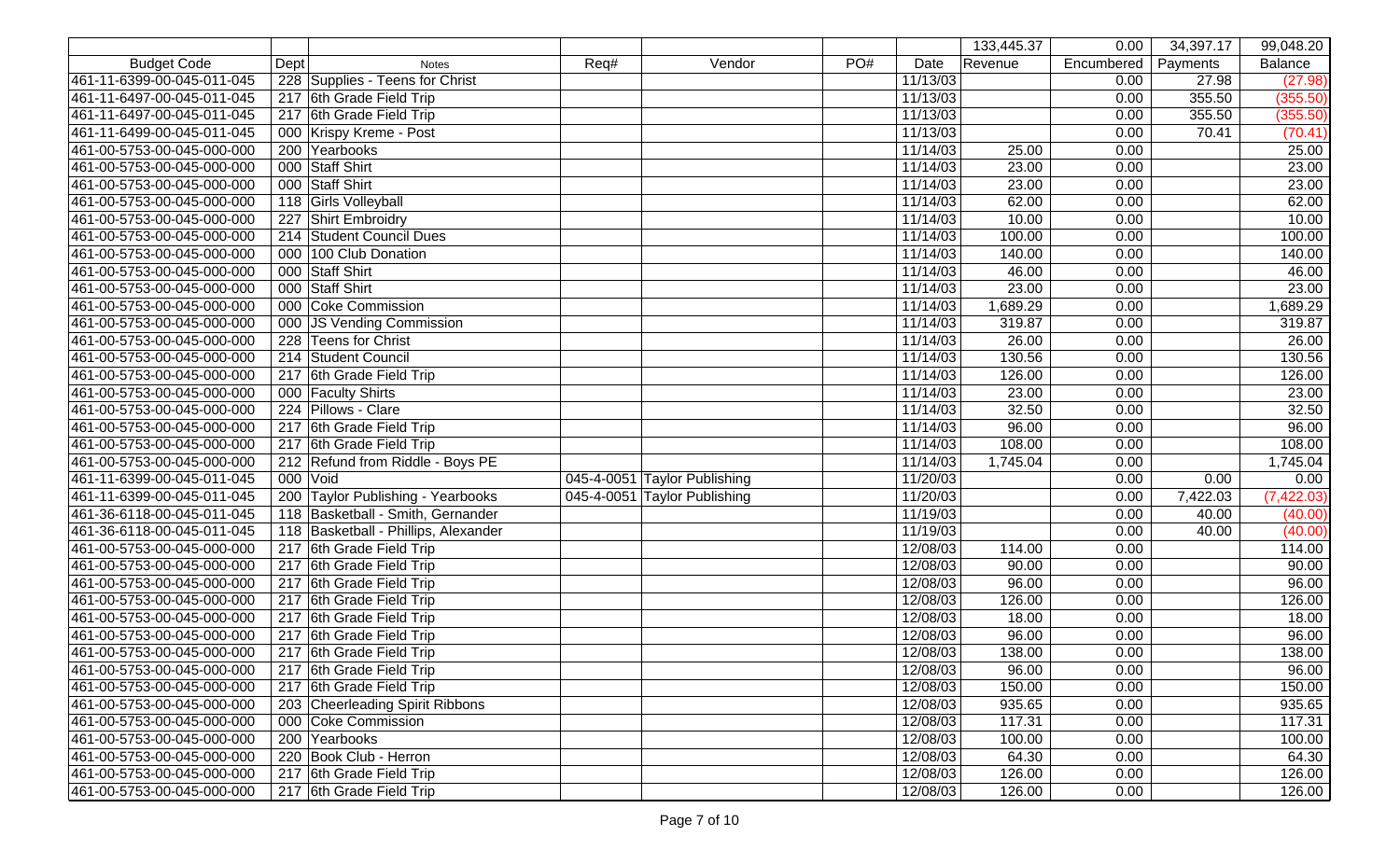|                            |      |                                            |      |        |     |          | 133,445.37 | 0.00       | 34,397.17 | 99,048.20      |
|----------------------------|------|--------------------------------------------|------|--------|-----|----------|------------|------------|-----------|----------------|
| <b>Budget Code</b>         | Dept | <b>Notes</b>                               | Req# | Vendor | PO# | Date     | Revenue    | Encumbered | Payments  | <b>Balance</b> |
| 461-00-5753-00-045-000-000 |      | 112 Choir - Casa Ole                       |      |        |     | 12/08/03 | 370.00     | 0.00       |           | 370.00         |
| 461-00-5753-00-045-000-000 |      | 212 Cookie Dough                           |      |        |     | 12/08/03 | 2,507.00   | 0.00       |           | 2,507.00       |
| 461-11-6399-00-045-011-045 |      | 000 Pizza Hut - AB Unit                    |      |        |     | 12/08/03 |            | 0.00       | 27.98     | (27.98)        |
| 461-12-6399-00-045-011-045 |      | 206 Balloons and Novelty                   |      |        |     | 12/08/03 |            | 0.00       | 3.00      | (3.00)         |
| 461-11-6499-00-045-011-045 |      | 000 Pizza - Hair                           |      |        |     | 12/08/03 |            | 0.00       | 33.98     | (33.98)        |
| 461-11-6399-00-045-011-045 |      | 000 Walmart - Bird Seed                    |      |        |     | 12/08/03 |            | 0.00       | 34.96     | (34.96)        |
| 461-11-6399-00-045-011-045 |      | 000 Best Buy - Chirstopherson              |      |        |     | 12/08/03 |            | 0.00       | 14.49     | (14.49)        |
| 461-11-6499-00-045-011-045 |      | 000 B& G - KNFL Candy                      |      |        |     | 12/08/03 |            | 0.00       | 47.60     | (47.60)        |
| 461-11-6399-00-045-011-045 |      | 228 Columbia House - Farris                |      |        |     | 12/08/03 |            | 0.00       | 30.14     | (30.14)        |
| 461-11-6499-00-045-011-045 |      | 000 Pizza Hut - Post                       |      |        |     | 12/08/03 |            | 0.00       | 133.50    | (133.50)       |
| 461-11-6399-00-045-011-045 |      | 227 Aylesco- Eleizer                       |      |        |     | 12/08/03 |            | 0.00       | 20.00     | (20.00)        |
| 461-11-6399-00-045-011-045 |      | 000 Crime Busters Reward                   |      |        |     | 12/08/03 |            | 0.00       | 25.00     | (25.00)        |
| 461-11-6399-00-045-011-045 |      | 000 Sams - Post                            |      |        |     | 12/08/03 |            | 0.00       | 236.47    | (236.47)       |
| 461-11-6399-00-045-011-045 |      | 000 Cobra Electronics - Batteries, Charger |      |        |     | 12/08/03 |            | 0.00       | 163.50    | (163.50)       |
| 461-11-6399-00-045-011-045 |      | 000 Walgreens - Baldwin                    |      |        |     | 12/08/03 |            | 0.00       | 114.18    | (114.18)       |
| 461-11-6497-00-045-011-045 |      | 226 6th Grade Field Trip                   |      |        |     | 12/08/03 |            | 0.00       | 256.50    | (256.50)       |
| 461-36-6118-00-045-011-045 |      | 118 Basketball - Smith, Alexander          |      |        |     | 12/08/03 |            | 0.00       | 40.00     | (40.00)        |
| 461-36-6118-00-045-011-045 |      | 118 Basketball - Hernandez, Gernander      |      |        |     | 12/08/03 |            | 0.00       | 40.00     | (40.00)        |
| 461-36-6118-00-045-011-045 |      | 118 Basketball - Smith, Gernander          |      |        |     | 12/08/03 |            | 0.00       | 40.00     | (40.00)        |
| 461-36-6118-00-045-011-045 |      | 118 Basketball - Hernandez, Simon          |      |        |     | 12/08/03 |            | 0.00       | 40.00     | (40.00)        |
| 461-00-5753-00-045-000-000 |      | 228 Donaho - Teens for Christ              |      |        |     | 12/16/03 | 70.00      | 0.00       |           | 70.00          |
| 461-00-5753-00-045-000-000 |      | 000 Ice Cream Commission                   |      |        |     | 12/16/03 | 27.93      | 0.00       |           | 27.93          |
| 461-00-5753-00-045-000-000 |      | 113 Pizza - Orch.                          |      |        |     | 12/16/03 | 144.00     | 0.00       |           | 144.00         |
| 461-00-5753-00-045-000-000 |      | 118 Basketball                             |      |        |     | 12/16/03 | 164.00     | 0.00       |           | 164.00         |
| 461-00-5753-00-045-000-000 |      | 227 Academic Team Shirt Embroidery         |      |        |     | 12/16/03 | 5.00       | 0.00       |           | 5.00           |
| 461-00-5753-00-045-000-000 |      | 220 Herron - Book                          |      |        |     | 12/16/03 | 3.99       | 0.00       |           | 3.99           |
| 461-00-5753-00-045-000-000 |      | 118 Basketball                             |      |        |     | 12/16/03 | 91.00      | 0.00       |           | 91.00          |
| 461-00-5753-00-045-000-000 |      | 000 Coke Commission                        |      |        |     | 12/16/03 | 1,020.47   | 0.00       |           | 1,020.47       |
| 461-00-5753-00-045-000-000 |      | 000 Snack Machine Commission               |      |        |     | 12/16/03 | 352.67     | 0.00       |           | 352.67         |
| 461-00-5753-00-045-000-000 |      | 000 Refund Red Ribbon Resources            |      |        |     | 12/16/03 | 6.59       | 0.00       |           | 6.59           |
| 461-00-5753-00-045-000-000 |      | 000 Report Card Money                      |      |        |     | 12/16/03 | 8.00       | 0.00       |           | 8.00           |
| 461-00-5753-00-045-000-000 |      | 112 Casa Ole - Choir                       |      |        |     | 12/16/03 | 210.00     | 0.00       |           | 210.00         |
| 461-00-5753-00-045-000-000 |      | 214 Fundraiser                             |      |        |     | 12/16/03 | 600.00     | 0.00       |           | 600.00         |
| 461-00-5753-00-045-000-000 |      | $\overline{214}$ Fundraiser                |      |        |     | 12/16/03 | 165.00     | 0.00       |           | 165.00         |
| 461-00-5753-00-045-000-000 |      | 202 Fundraiser                             |      |        |     | 12/16/03 | 1,363.00   | 0.00       |           | 1,363.00       |
| 461-00-5753-00-045-000-000 |      | 206 Lost and Pd. Books                     |      |        |     | 12/16/03 | 265.51     | 0.00       |           | 265.51         |
| 461-11-6497-00-045-011-045 |      | 217 Main Street Youth Theater - 6th Grade  |      |        |     | 12/16/03 |            | 0.00       | 166.50    | (166.50)       |
| 461-11-6499-00-045-011-045 |      | 000 Pizza Hut - PASS                       |      |        |     | 12/16/03 |            | 0.00       | 21.00     | (21.00)        |
| 461-11-6399-00-045-011-045 |      | 200 Walgreens - Baldwin                    |      |        |     | 12/16/03 |            | 0.00       | 42.34     | (42.34)        |
| 461-11-6499-00-045-011-045 |      | 111 Cici's Pizza - Bonds                   |      |        |     | 12/16/03 |            | 0.00       | 159.36    | (159.36)       |
| 461-11-6329-00-045-011-045 |      | 220 Trumpet - Herron                       |      |        |     | 12/16/03 |            | 0.00       | 6.95      | (6.95)         |
| 461-11-6329-00-045-011-045 |      | 220 Troll Carnival - Herron                |      |        |     | 12/16/03 |            | 0.00       | 0.50      | (0.50)         |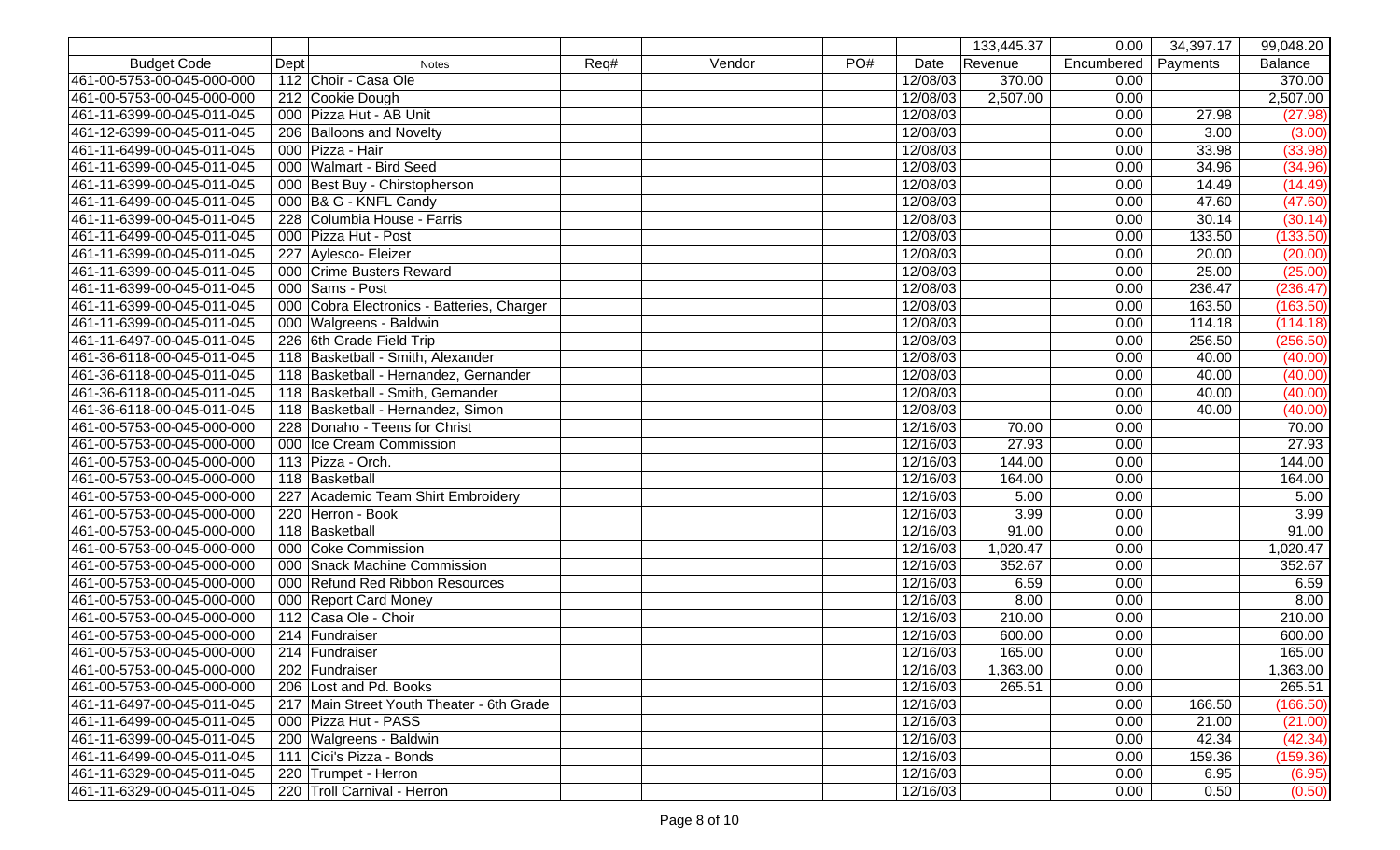|                            |             |                                          |      |        |     |          | 133,445.37 | 0.00       | 34,397.17 | 99,048.20 |
|----------------------------|-------------|------------------------------------------|------|--------|-----|----------|------------|------------|-----------|-----------|
| <b>Budget Code</b>         | <b>Dept</b> | <b>Notes</b>                             | Req# | Vendor | PO# | Date     | Revenue    | Encumbered | Payments  | Balance   |
| 461-11-6329-00-045-011-045 |             | 220 Troll Carnival - Herron              |      |        |     | 12/16/03 |            | 0.00       | 0.50      | (0.50)    |
| 461-11-6329-00-045-011-045 |             | 220 Troll Carnival - Herron              |      |        |     | 12/16/03 |            | 0.00       | 17.85     | (17.85)   |
| 461-11-6329-00-045-011-045 |             | 220 Troll Carnival - Herron              |      |        |     | 12/16/03 |            | 0.00       | 17.75     | (17.75)   |
| 461-11-6329-00-045-011-045 |             | 220 Scholastic - Herron                  |      |        |     | 12/16/03 |            | 0.00       | 5.90      | (5.90)    |
| 461-11-6329-00-045-011-045 |             | 220 Scholastic - Herron                  |      |        |     | 12/16/03 |            | 0.00       | 0.95      | (0.95)    |
| 461-11-6329-00-045-011-045 |             | 220 Scholastic - Herron                  |      |        |     | 12/16/03 |            | 0.00       | 13.90     | (13.90)   |
| 461-11-6399-00-045-011-045 |             | 226 Oriental Trading - Zarcaro           |      |        |     | 12/16/03 |            | 0.00       | 32.85     | (32.85)   |
| 461-11-6399-00-045-011-045 |             | 200 Walgreens - Baldwin                  |      |        |     | 12/16/03 |            | 0.00       | 24.96     | (24.96)   |
| 461-11-6399-00-045-011-045 |             | 200 Walgreens - Baldwin                  |      |        |     | 12/16/03 |            | 0.00       | 25.34     | (25.34)   |
| 461-11-6399-00-045-011-045 |             | 200 Walgreens - Baldwin                  |      |        |     | 12/16/03 |            | 0.00       | 6.83      | (6.83)    |
| 461-12-6399-00-045-011-045 |             | 206   EOM Adjustment - 045-4-0025        |      |        |     | 12/18/03 |            | 0.00       | (0.05)    | 0.05      |
| 461-12-6399-00-045-011-045 |             | 206   EOM Adjustment - 045-4-0036        |      |        |     | 12/18/03 |            | 0.00       | (5.41)    | 5.41      |
| 461-12-6399-00-045-011-045 |             | 206   EOM Adjustment - 045-4-0037        |      |        |     | 12/18/03 |            | 0.00       | 3.97      | (3.97)    |
| 461-11-6329-00-045-011-045 |             | 000 Post paying difference in grant - GT |      |        |     | 12/18/03 |            | 0.00       | 45.65     | (45.65)   |
| 461-11-6325-00-045-011-045 |             | 000 Post paying difference in grant - GT |      |        |     | 12/18/03 |            | 0.00       | 28.80     | (28.80)   |
| 461-11-6499-00-045-011-045 |             | 000 Panera Bread                         |      |        |     | 01/08/04 |            | 0.00       | 19.90     | (19.90)   |
| 461-11-6399-00-045-011-045 |             | 000 Hobby Lobby                          |      |        |     |          |            | 0.00       | 161.26    | (161.26)  |
| 461-11-6499-00-045-011-045 |             | 000 Sams - Post                          |      |        |     |          |            | 0.00       | 64.11     | (64.11)   |
| 461-11-6399-00-045-011-045 |             | 000 Sams - Post                          |      |        |     |          |            | 0.00       | 82.56     | (82.56)   |
| 461-11-6499-00-045-011-045 |             | 224 Kroger                               |      |        |     |          |            | 0.00       | 52.09     | (52.09)   |
| 461-11-6499-00-045-011-045 |             | 000 Little Ceesars Pizza - PASS          |      |        |     |          |            | 0.00       | 20.00     | (20.00)   |
| 461-11-6499-00-045-011-045 |             | 112 Little Ceesars Pizza                 |      |        |     |          |            | 0.00       | 40.00     | (40.00)   |
| 461-12-6399-00-045-011-045 |             | 206 Refund Library Book                  |      |        |     |          |            | 0.00       | 9.05      | (9.05)    |
| 461-11-6499-00-045-011-045 |             | 000 Sams - Post                          |      |        |     |          |            | 0.00       | 49.38     | (49.38)   |
| 461-11-6399-00-045-011-045 |             | 000 Sams - Post                          |      |        |     |          |            | 0.00       | 9.37      | (9.37)    |
| 461-11-6499-00-045-011-045 |             | 000 Kroger                               |      |        |     |          |            | 0.00       | 26.50     | (26.50)   |
| 461-11-6499-00-045-011-045 |             | 000 Sams - Post                          |      |        |     |          |            | 0.00       | 446.31    | (446.31)  |
| 461-11-6399-00-045-011-045 |             | 000 Sams - Post                          |      |        |     |          |            | 0.00       | 6.46      | (6.46)    |
| 461-11-6399-00-045-011-045 |             | 000 Party City                           |      |        |     |          |            | 0.00       | 106.37    | (106.37)  |
| 461-11-6399-00-045-011-045 |             | 228 Target                               |      |        |     |          |            | 0.00       | 108.85    | (108.85)  |
| 461-11-6499-00-045-011-045 |             | 228 Cici's Pizza                         |      |        |     |          |            | 0.00       | 50.00     | (50.00)   |
| 461-12-6399-00-045-011-045 |             | 206 Refund Library Book                  |      |        |     |          |            | 0.00       | 8.96      | (8.96)    |
| 461-11-6399-00-045-011-045 |             | 000 Home Depot                           |      |        |     |          |            | 0.00       | 377.00    | (377.00)  |
| 461-11-6499-00-045-011-045 |             | 113 Pizza Hut                            |      |        |     |          |            | 0.00       | 98.50     | (98.50)   |
| 461-11-6399-00-045-011-045 |             | 214 Oriental Trading                     |      |        |     |          |            | 0.00       | 63.07     | (63.07)   |
| 461-11-6399-00-045-011-045 |             | 214 Oriental Trading                     |      |        |     |          |            | 0.00       | 4.70      | (4.70)    |
| 461-11-6499-00-045-011-045 |             | 112 $HEB$                                |      |        |     |          |            | 0.00       | 10.00     | (10.00)   |
| 461-11-6399-00-045-011-045 |             | 112 Target                               |      |        |     |          |            | 0.00       | 5.56      | (5.56)    |
| 461-11-6399-00-045-011-045 |             | 112 $\sqrt{\text{Sams}}$                 |      |        |     |          |            | 0.00       | 12.95     | (12.95)   |
| 461-11-6499-00-045-011-045 |             | 112 $\sqrt{\text{Sams}}$                 |      |        |     |          |            | 0.00       | 88.34     | (88.34)   |
| 461-11-6499-00-045-011-045 |             | 224 Kroger                               |      |        |     |          |            | 0.00       | 57.74     | (57.74)   |
| 461-11-6399-00-045-011-045 |             | 000 Oriental Trading                     |      |        |     |          |            | 0.00       | 160.64    | (160.64)  |